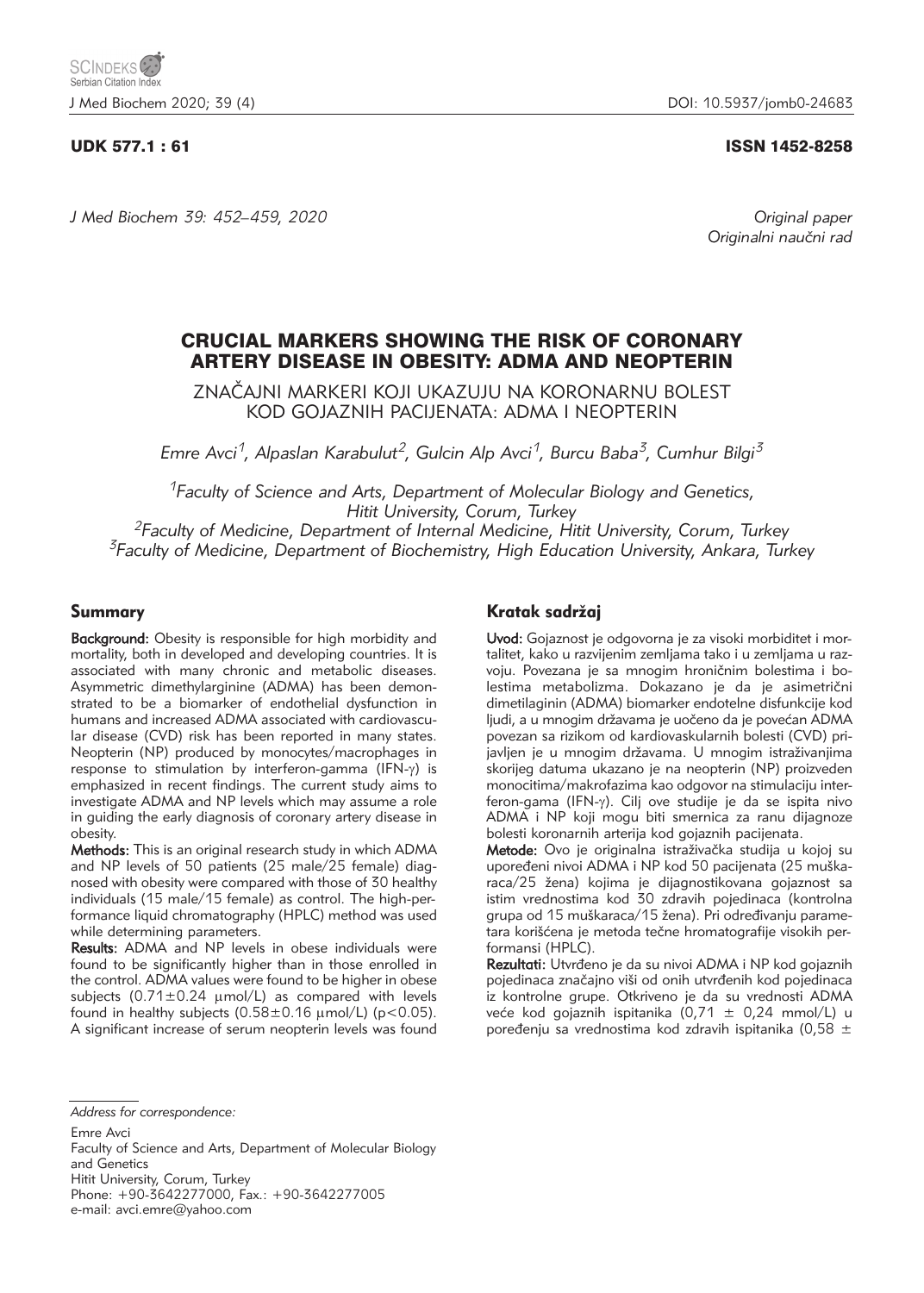in obese subjects  $(8.8 \pm 5.5 \text{ \mu} \text{mol/L})$  as compared with controls  $(4.9 \pm 1.69 \text{ \mu mol/L})$  (p<0.05). Also, there was a strong positive correlation between NP and ADMA values in obese individuals (r=0.954).

Conclusions: Our study revealed that obese subjects have higher ADMA and neopterin levels. These results demonstrated that both ADMA and NP levels may be potential risk factors for coronary heart disease in obesity.

**Keywords:** obesity, asymmetric dimethylarginine, neopterin, endothelial dysfunction

#### Introduction

Obesity is a growing worldwide health concern affecting more than half of the global adult population according to the World Health Organization (WHO) (1). Obesity prevalence is rising in developed countries, as well as in developing countries (2, 3). Many factors such as lifestyle factors, epigenetics, and genetics, have been associated with obesity pathogenesis. Obesity is related to enhanced risks of adverse health outcomes (4). It is a heterogeneous state characterized by excess adiposity, and it increases the risk of development of metabolic and cardiovascular diseases (CVD) (5). Insulin resistance (IR) has been proposed as a link between obesity and CVD (6). Excessive ectopic lipid accumulation causes insulin resistance and local inflammation. In fact, overnutrition stimulates uncontrolled inflammatory responses in white adipose tissue, resulting in chronic low-grade inflammation, thus promoting the IR progression (4). Obesity-associated disorders including hypertension, dyslipidemia, and diabetes mellitus lead to atherosclerosis prone milieu and, therefore, the development of CVD (1).

Endothelial dysfunction is considered as a stage of atherosclerosis and an important prognostic marker for CVD that contains several functional alterations in the vascular endothelium, such as impaired vasodilation, angiogenesis, increased of endothelial products and inflammatory activation (7, 8). It is present in obesity and associated comorbidities. However, mechanisms associated with endothelial dysfunction and obesity have not yet been fully elucidated (8). Endothelial dysfunction is well-known to precede coronary artery disease (CAD). Several cardiovascular risk factors, systemic or local inflammation and metabolic diseases elicit endothelial dysfunction. Nitric oxide (NO) is an endothelium-derived vasoactive molecule that plays a crucial role in sustaining endothelial homeostasis (9). Endothelial dysfunction is related to reduced nitric oxide (NO) bioavailability which may be attributed to an increase in asymmetric dimethylarginine (ADMA) levels (9, 10). ADMA has been demonstrated to be a biomarker of endothelial dysfunction in humans and increased ADMA levels  $0.16$  mmol/L) ( $p < 0.05$ ). Utvrđeno je značajno povećanje nivoa neopterina u serumu kod gojaznih ispitanika (8,8 ± 3,5 mmol/L) u poređenju sa kontrolnom grupom (4,9  $\pm$ 1,69 mmol/L) ( $p < 0.05$ ). Takođe, utvrđena je visoka pozitivna korelacija između vrednosti NP i ADMA kod gojaznih pojedinaca ( $r = 0.954$ ).

Zaključak: Naše istraživanje je otkrilo da gojazni ispitanici imaju viši nivo ADMA i neopterina. Ovi rezultati su pokazali da i ADMA i NP nivoi mogu biti potencijalni faktori rizika za koronarnu bolest srca kod gojaznih pacijenata.

Ključne reči: gojaznost, asimetrični dimetilarginin, neopterin, endotelna disfunkcija

have been reported in many studies associated with a high CVD risk (10, 11).

The functional and structural adaptations of the cardiovascular system due to obesity lead to the prothrombotic and proinflammatory environment (1). Inflammation plays a vital role in atherosclerosis (12). A significant role of macrophages in early atherogenesis is emphasized by recent findings which state that neopterin (NP) which is produced by monocytes/macrophages in response to stimulation by interferongamma (IFN-γ) is an important determinant of outcome in subjects with angiographic CAD (13, 14). It was figured out that neopterin levels are elevated in diabetes, cardiovascular diseases, and obesity (12, 15).

In this study, we aimed to evaluate ADMA and neopterin levels in obese and healthy subjects and to investigate their relationship with each other and with clinical and metabolic parameters and cardiovascular risk factors.

# Materials and Methods

### *Patients*

Individuals who were admitted to the Internal Diseases Clinic and who were diagnosed with obesity were included in this study. Our study was approved by the Local Ethics Committee. A power analysis was used to determine sample size before the study. According to the power analysis, 50 obese individuals (25 female/25 male) and 30 healthy individuals (15 female/15 male) were included in our study. Subjects were classified according to body mass index (BMI). The patient group comprised of 50 obese individuals with BMI≥30 (35.9±5.4 kg/m<sup>2</sup>) with a mean age of  $41.0\pm6.1$  years, while the control group comprised of 30 healthy individuals with BMI<30 (20.9±3.5  $\text{kg/m}^2$ ) with a mean age of 39.6 $\pm$ 3.9 years. Samples of these healthy individuals constituted the control group of the study.

Blood samples were centrifuged at 4000 g for 5 min. at 4 °C and were stored at -80 °C until the analysis. Before samples were stored, routine biochemical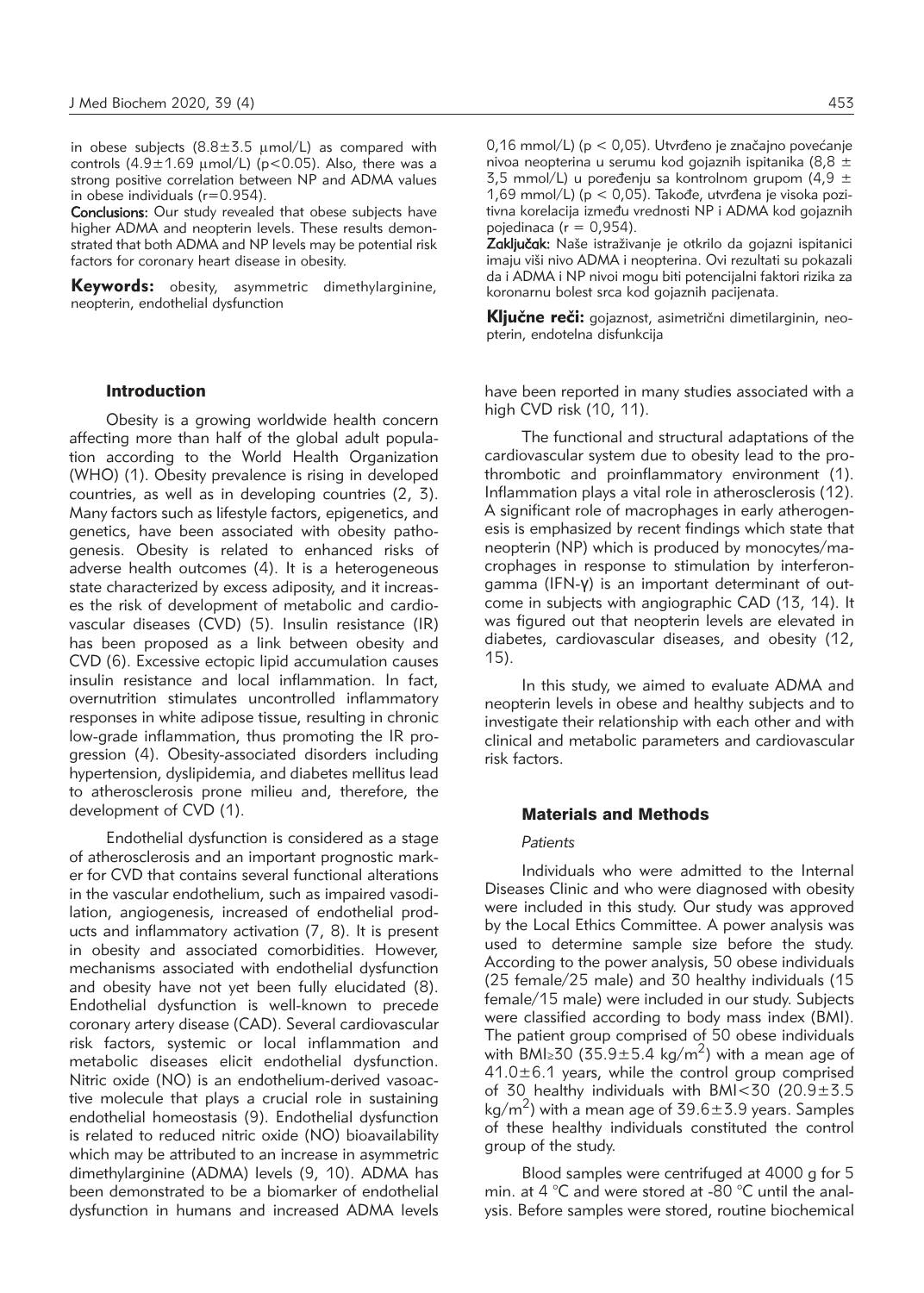|                                     | Controls $(n=30)$ |            |                | Obese Individuals $(n=50)$ |            |                |
|-------------------------------------|-------------------|------------|----------------|----------------------------|------------|----------------|
|                                     | $Mean \pm S.D$    | <b>SEM</b> | Min-Max        | $Mean \pm S.D$             | <b>SEM</b> | Min-Max        |
| Age (years) $*$                     | $39.6 \pm 3.9$    | 0.71       | 33.0-51.0      | $41.0 \pm 6.1$             | 0.86       | 32.0-56.0      |
| Weight (kg)                         | $64.0 \pm 4.5$    | 0.81       | 57.0-78.0      | $107.0 \pm 13.2$           | 1.86       | 93.0-155.0     |
| Body mass index ( $\text{kg/m}^2$ ) | $20.9 + 5.5$      | 0.63       | $16.0 - 28.0$  | $35.9 \pm 5.4$             | 0.76       | $19.0 - 48.0$  |
| Fasting Blood Glucose<br>(mmol/L)   | $88.3 \pm 5.8$    | 1.06       | 78.0-96.0      | $109.1 \pm 13.8$           | 1.95       | 93.0-147.0     |
| Insulin $(\mu U/mL)$                | $9.11 \pm 3.1$    | 0.56       | $4.0 - 18.0$   | $16.5 \pm 5.4$             | 0.76       | $8.0 - 29.0$   |
| <b>HOMA-IR</b>                      | $1.98 \pm 0.64$   | 0.11       | $0.84 - 3.73$  | $4.48 \pm 1.62$            | 0.23       | $2.0 - 8.7$    |
| Total Cholesterol (mmol/L)          | $3.75 \pm 0.57$   | 0.10       | 2.48-4.65      | $4.64 \pm 1.72$            | 0.24       | 130.0-440.0    |
| LDL-Cholesterol (mmol/L)            | $2.46 \pm 0.43$   | 0.07       | $2.07 - 3.62$  | $3.11 \pm 0.86$            | 0.12       | 96.0-199.0     |
| HDL-Cholesterol (mmol/L)            | $0.57 \pm 0.08$   | 0.01       | $0.41 - 0.72$  | $1.00 \pm 0.12$            | 0.18       | 33.0-48.0      |
| Triglycerides (mmol/L)              | $1.49 \pm 0.08$   | 0.01       | $1.37 - 1.75$  | $2.22 \pm 0.29$            | 0.41       | 136.0-246.0    |
| Prevalence of risk factors          |                   | Yes/No     | Positivity (%) | Yes/No                     |            | Positivity (%) |
| Hypertension                        |                   | 1/29       | 32.0           | 16/34                      |            | 3.4            |
| Diabetes mellitus                   |                   | 2/28       | 30.0           | 15/35                      |            | 6.6            |
| Cardiovascular diseases             |                   | 0/30       | 22.0           | 11/39                      |            | 0.0            |
| Smoking                             |                   | 0/30       | 86             | 7/43                       |            | 0.0            |

Table I Demographics and some biochemical data of healthy and obese individuals (mean±SD, min.-max.)

S.D: Std. Deviation, SEM: Std. Error of Mean.

The statistical significance between the groups was evaluated with the Man-Whitney U test, and only the age parameter did not show any statistical significance between the groups (\*: p>0.05). There was a significant intergroup difference in the other parameters (p<0.05) is not statistically significant.

| Table II The working conditions and system parameters of the HPLC system used in the study. |  |  |  |  |
|---------------------------------------------------------------------------------------------|--|--|--|--|
|                                                                                             |  |  |  |  |

| Working condition                     | <b>System Parameters</b>                                                                            |                                                                                    |  |  |  |
|---------------------------------------|-----------------------------------------------------------------------------------------------------|------------------------------------------------------------------------------------|--|--|--|
|                                       | <b>ADMA</b>                                                                                         | Neopterin                                                                          |  |  |  |
| <b>HPLC Model</b>                     | Agilent Technologies 1200 Series                                                                    |                                                                                    |  |  |  |
| Sensor                                | <b>Flouresans Sensor</b>                                                                            |                                                                                    |  |  |  |
| Mobile Phase                          | 6.8 pH 50 millimolarsodium<br>acetate buffer                                                        | 6.4 pH $0.015$ mol/L<br>phosphate buffer                                           |  |  |  |
| Column material                       |                                                                                                     |                                                                                    |  |  |  |
| Analytical Column<br>Protector Column | 4.6 x 150 mm, Phenomenex Hypersil<br>ODS-2, $C_{18}$ 5 µm column<br>Phenomenex ODS-2, $C_{18}$ 5 µm | 4.6 x 250 mm, Allsphere ODS-2,<br>$C_{18}$ 5 µm reverse-phase<br>Spherisorb ODS-2, |  |  |  |
|                                       | Phase Cartridge                                                                                     | $C_{18}$ 5 µm reverse-phase                                                        |  |  |  |
| Wavelength                            | 338 nm excitation and<br>425 nm emission                                                            | 353 nm excitation and<br>438 nm emission                                           |  |  |  |
| Flow Rate                             | $1.0 \text{ mL/minute}$                                                                             | $0.8 \text{ mL/minute}$                                                            |  |  |  |
| Sample Volume                         | $10 \mu L$                                                                                          | $20 \mu L$                                                                         |  |  |  |
| Operation time                        | 35 minute                                                                                           | 20 minute                                                                          |  |  |  |
| Temperature                           | 37 °C                                                                                               | 30 °C                                                                              |  |  |  |
| Discrimination                        | Reverse phase ion exchange                                                                          |                                                                                    |  |  |  |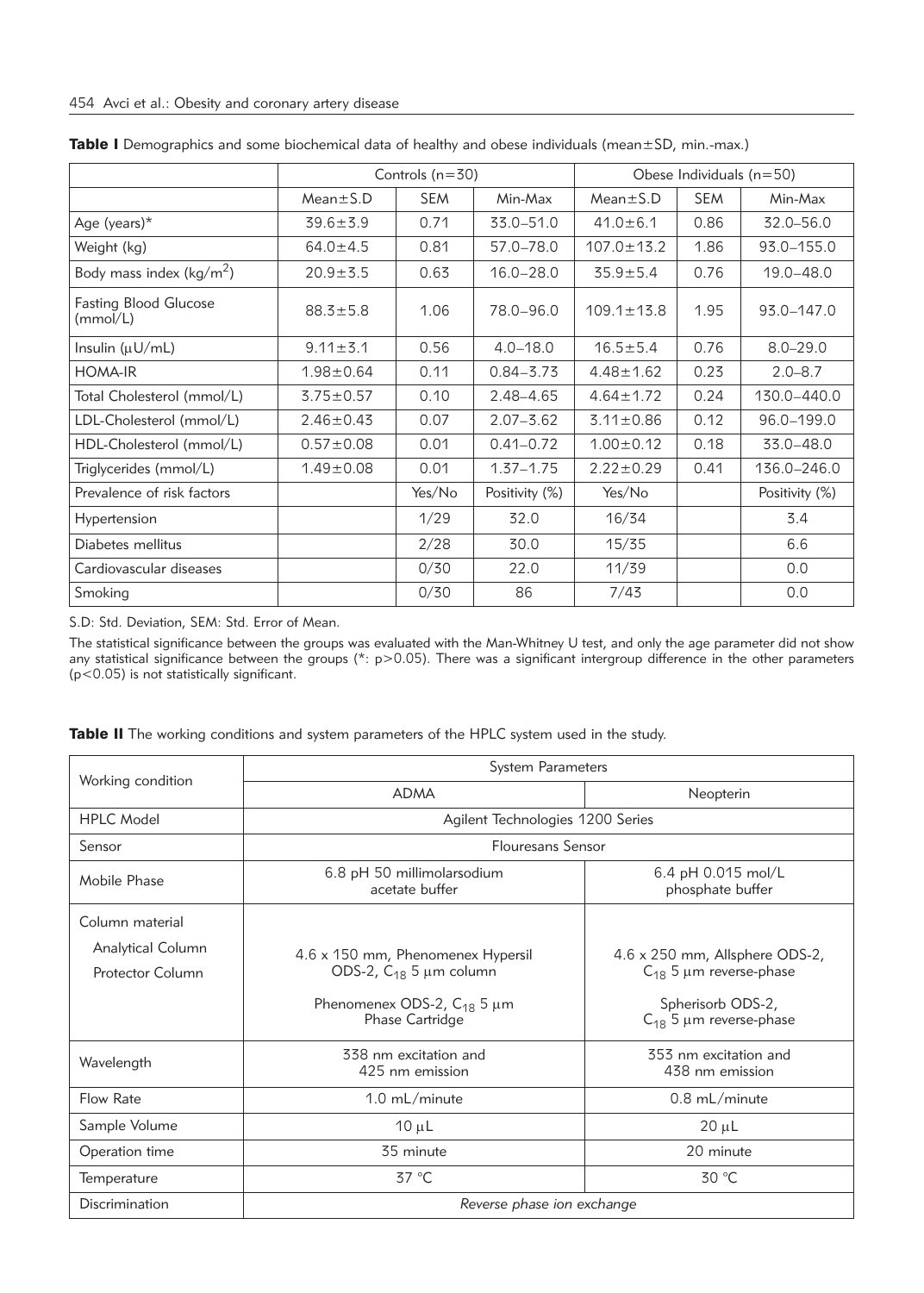

**Figure 1** The ADMA and neopterin levels in both patients with obese and control subjects.

parameters were evaluated via an autoanalyzer (Roche Cobas® 6000 C501, Roche Diagnostic Germany) in all samples (*Table I*). Fasting plasma glucose was measured by the enzymatic colorimetric method using glucose oxidize test (intra- and interassay coefficients of variation 2.4% and 2.9%, respectively). Insulin was measured by radioimmunoassay (Immunotech, Prague, Czech Republic). Sensitivity was  $0.5 \mu U/mL$ , and the upper limits of intra- and inter-assay coefficients of variation were 4.1 and 3.8, respectively. HOMA-IR was used to evaluate insulin resistance (fasting serum insulin ( $\mu$ U/mL)  $\times$  fasting plasma glucose (mmol/L l-1)/405) (Esteghamati, 2010). Homo-IR Cut-off values were 2.47 (sensitivity, 0.44; specificity, 0.74).

#### Measurement of ADMA

The asymmetric dimethylarginine (ADMA) as an endothelial damage marker was performed using the modified method by Avci et al. (2008) (16). The working conditions and system parameters of the ADMA method are shown in *Table II*.

#### Measurement of Neopterin

The measurement of neopterin (NP) was carried out by HPLC using a method by Avci et al. (2008) (16). The working conditions and system parameters of the NP method are shown in *Table II*.

#### *Statistical Analysis*

The findings of the study were evaluated statistically using IBM SPSS Statistic 22.0 (IBM Co., Armonk, NY, USA). All data were given as mean± standard deviation. The statistical significance level was defined as 0.05. Shapiro-Wilk test was used to check whether the data were suitable for normal distribution. Mann Whitney-U test was preferred for nonparametric tests due to a lack of normal distribution of data. The correlations among parameters were observed by Spearman's rho correlation test.

## **Results**

The demographic data and some biochemical parameters of patients and healthy groups were summarised in *Table I*. The suitability of the data for normal distribution was examined by the Shapiro-Wilk Test. It was determined that the parameters did not have a normal distribution (0.000 < p < 0.005). Therefore, non-parametric tests were used for statistical analysis of the parameters. According to the nonparametric Mann-Whitney U test, there was no statistically significant difference between the groups in the age parameter. When the other demographic data and biochemical parameters were examined, statistically significant differences were found between the groups. These demographic and biochemical parameters were found to be significantly higher in obese individuals compared to those in the controls  $(p<0.05)$ .

When examined, the correlations among parameters were encountered among parameters. Positive correlations were found among weight and BMI, Fasting Blood Glucose, Insulin, HOMA-IR, Total-Cholesterol, LDL-Cholesterol, and Triglyceride (0.453<r<0.740). Also, other positive correlations were found among BMI and Fasting Blood Glucose, Insulin, HOMA-IR, Total-Cholesterol, LDL-Cholesterol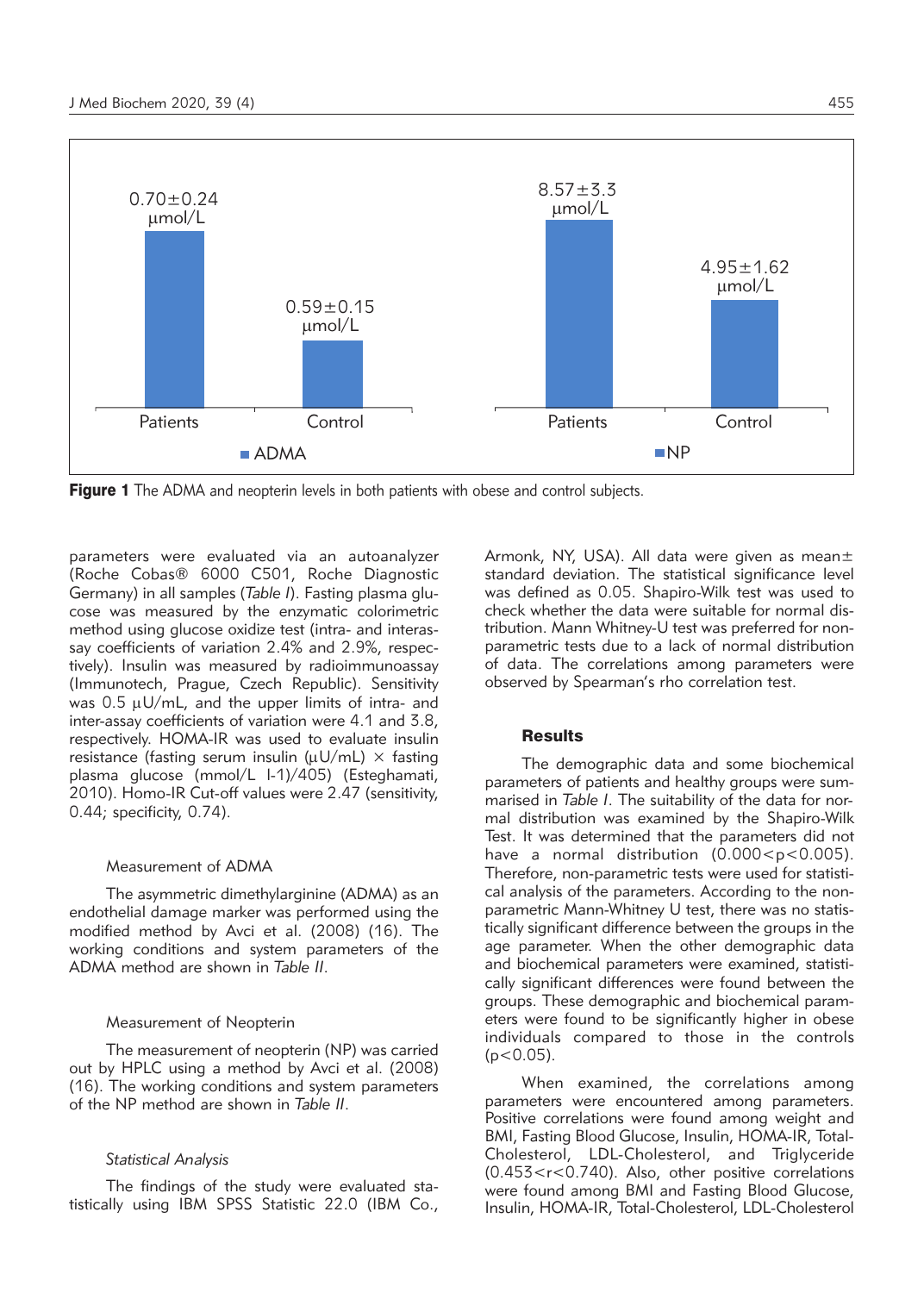and Triglyceride (0.395<r<0.725). Additionally, positive correlations were also found among HOMA-IR and Fasting Blood Glucose, Insulin, HOMA-IR, Total-Cholesterol, LDL-Cholesterol and Triglyceride  $(0.365 < r < 0.964)$ .

ADMA and NP parameters were not suitable for normal distribution according to the Shapiro-Wilk test. For this reason, the non-parametric Mann Whitney U test was used. According to this test, both ADMA and NP parameters were found to be higher in the patient group compared to the control group. The increased ADMA values were found in obese subjects  $(0.70 \pm 0.24 \,\mu\text{mol/L}$ , SEM: 0.43, Min.-Max: 0.43–1.16) compared to the levels found in healthy subjects  $(0.59\pm0.15 \text{ \mu mol/L}$ , SEM: 0.02, Min-Max: 0.38–0.82). ADMA levels were significantly higher in obese subjects (U: 548.000, p=0.045, p<0.05).

The data obtained from all the participants in the study showed that neopterin levels were variable in obese individuals. However, a significant increase of serum neopterin levels was found in obese subjects (8.57±3.3 mmol/L, SEM: 0.60, Min-Max: 4.8–18.4) as compared with controls  $(4.95 \pm 1.62 \mu m o l/l)$ , SEM: 0.22, Min-Max: 2.6–9.4). NP levels were significantly higher in obese subjects (U: 177.000,  $p=0.000$ ,  $p<0.05$ ).

When the correlations of ADMA and NP parameters with each other and with other parameters were examined, there was also a strong positive correlation between ADMA and NP values in obese individuals (r  $= 0.954$ ). There was a positive correlation among ADMA/BMI (r=0.217), ADMA/HOMO-IR (r=0.276), and NP/BMI (r=0.476), NP/HOMO-IR (r=0.488).

With this study, we also aim to reveal the relationship between some cardiovascular risk factors such as diabetes, hypertension, some cardiovascular diseases and ADMA and NP parameters in obese individuals. A statistically significant difference was found between obese and healthy subjects in terms of the cardiovascular risk factors evaluated.  $(0.000 < p < 0.009)$ . At the same time, there was a positive correlation between risk factors and test parameters (ADMA and NP) (0.033<r<0.736). There was a significant positive correlation between cardiovascular diseases and ADMA and NP  $(r=0.485, r=0.736, respectively).$ 

## **Discussion**

In our study, ADMA and neopterin levels, their relationship with each other and with clinical and metabolic parameters and with cardiovascular risk factors were aimed to be investigated in obese and healthy subjects. The values of demographic and biochemical parameters were found to be significantly higher in obese individuals as compared to those in the controls ( $p < 0.05$ ). A positive correlation was

found among all parameters (weight, BMI, Fasting Blood Glucose, Insulin, HOMA-IR, Total-Cholesterol, LDL-Cholesterol and Trglyceride. In addition, strong positive correlations were found between HOMA-IR and Fasting Blood Glucose, Insulin, Total-Cholesterol, LDL-Cholesterol and Triglyceride (0.365<r<0.964). The relationship between obesity and the changes in lipid metabolism is well known. In a study by Matsubara et al. (17), it was found that as body mass index increased, total cholesterol, triglyceride levels increased and HDL-c levels decreased. In another study conducted by Baskın et al. (18), it was found that TG levels increased and HDL-c levels decreased in obese people compared to the control group. No statistically significant relationship was found between obesity and Total cholesterol, LDL-c levels (18). In another study by Şentürk et al. (19), serum total cholesterol, TG, LDL-c levels were found to be significantly higher in obese subjects compared to the control group. In a study by Shuldiner et al., insulin resistance was seen to have developed in all rat models where obesity was induced by the fructose diet. A high correlation was found between obesity and insulin resistance (20) in another study conducted by Baskin et al. (18), insulin and HOMA-IR levels were increased in obese subjects compared to the control group.

In our study, asymmetric dimethylarginine (ADMA) and neopterin (NP) biomarkers, which are important in cardiovascular diseases, were evaluated as obesity is a multifactorial, complex, and chronic disease and its prevalence has been rising at an alarming rate. ADMA is an endogenous nitric oxide which synthesizes (NOS) inhibitor that limits NO bioavailability (21). Reduction of NO release causes elevated blood pressure and endothelial dysfunction develops. Endothelial dysfunction has been recognized to play a significant role in a number of circumstances associated with a high prevalence of atherosclerotic cardiovascular disease (16). Impaired NO bioavailability and vascular dysfunction could result from an increase in DMA (8). Previous studies reported that high ADMA plasma concentrations stand as a risk marker for a variety of cardiovascular diseases and with total mortality (10, 21, 22). In our study, increased ADMA values were found in obese subjects as compared with the levels found in healthy subjects. Similarly, several previous studies found that plasma ADMA levels were elevated in obese (23, 24) and diabetic subjects compared to healthy controls (25, 26).

Obesity is related to endothelial dysfunction through direct mechanisms including proinflammatory adipokines production and elevated free fatty acids levels by adipose tissue, and also through indirect mechanisms such as insulin resistance and the related risk factors (27). The involvement of mitochondrial superoxide and inflammation in the impairment of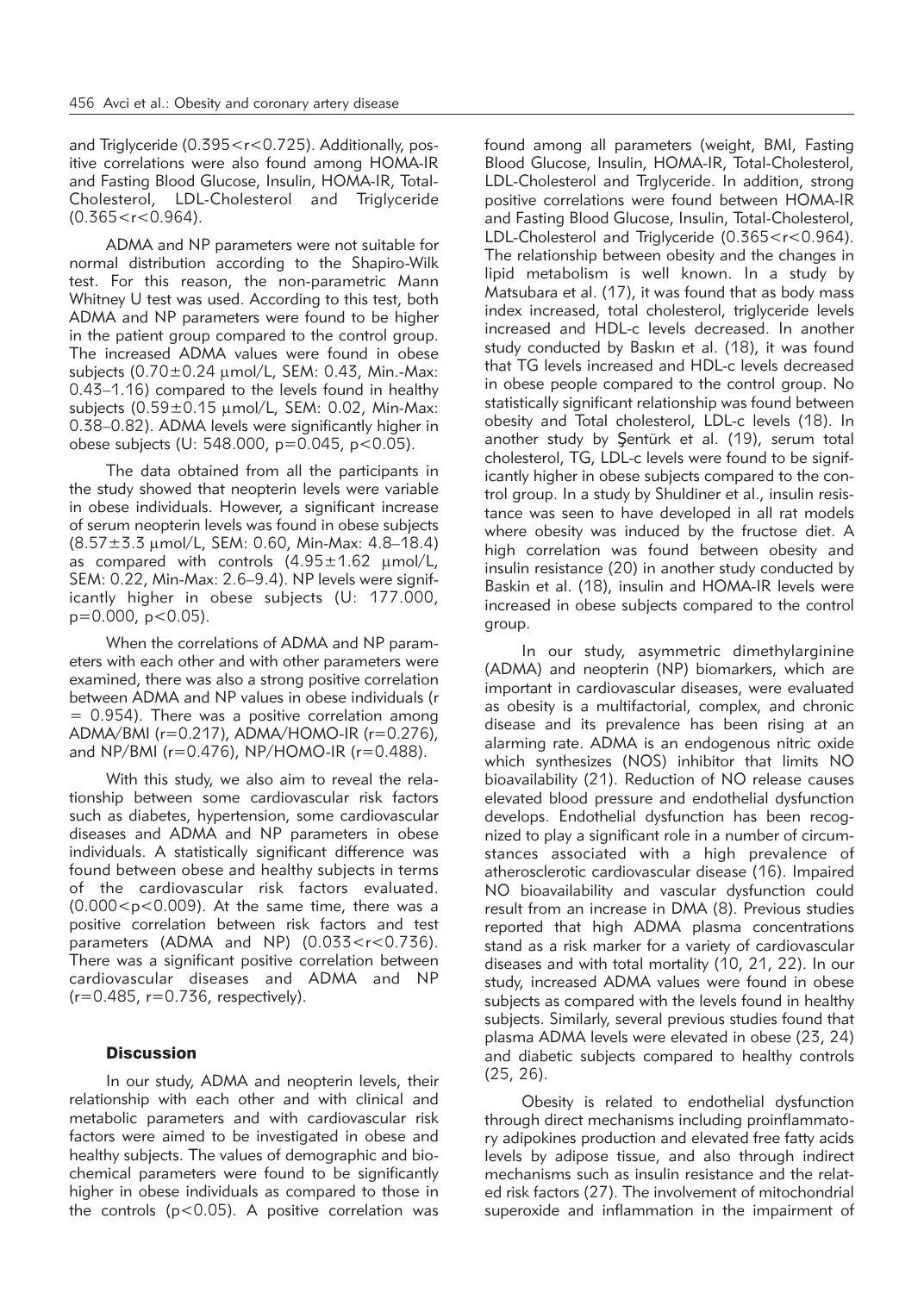NO-mediated vasodilatation was determined by the presence of insulin resistance in human morbid obesity (28). It was previously reported that increased ADMA levels contributed to the endothelial dysfunction as a result of the presence of insulin resistance in morbidly obese subjects (8). McLaughlin et al. (29) demonstrated that obese but apparently healthy women who are insulin sensitive have lower plasma ADMA levels than equally obese but apparently healthy women who are insulin resistance. Erdogmus et al. (2009) found in patients with metabolic syndrome serum ADMA that Hcy and MDA levels were significantly higher than in the control group (p< 0.05) (30).

Obesity also presents as chronic, low-grade inflammation, and activation of the innate immune system (31). Currently, the role of immune activation and inflammation in atherogenesis is well-established, and macrophages activation appears to be of crucial relevance within this process (32). Researches have demonstrated an association between atherosclerosis and neopterin (33). Neopterin is a noteworthy biomarker of systemic adaptive immune activation synthesized by macrophages activated by IFN-γ (32, 33). It was previously reported that the levels of neopterin were significantly higher in obese adolescents with enhanced glucose levels for 30 min in comparison to those in both impaired glucose tolerance and normal glucose tolerance groups during oral glucose tolerance tests (34). Agacayak et al. (35) reported that there was no significant difference between obese and non-obese patients with PCOS and control individuals in terms of neopterin. It was shown that serum neopterin levels did not show any significant difference between patients with and without obesity and obstructive sleep apnea; however, neopterin levels were positively correlated with BMI (33). A previous study on non-obese and obese patients with obstructive sleep apnea syndrome reported that there was no significant difference between groups in terms of neopterin levels (36). Besides, Yuniatry et al. (37) found that there was no correlation between neopterin and ADMA levels in metabolic syndrome patients. They concluded that the expression of these proteins might be independent of each other. However, in our study, enhanced neopterin levels were found in obese individuals with insulin resistance compared to controls. These findings seem to be associated with obesity-induced chronic inflammation. Another finding standing out in the present study is that high ADMA levels in obesity are associated with high neopterin levels. Taken together, our data suggested that endothelial dysfunction and inflammation were associated with obesity. In our study, the relationship between ADMA and NP and some biochemical parameters was investigated. There was a positive correlation between ADMA/BMI, ADMA/HOMO-IR, NP/BMI and NP/HOMO-IR. Similarly in a study, obese adolescents

presented significantly higher triglycerides, cholesterol, glucose, insulin, HOMA-IR, and ADMA levels (38). A strong relationship between BMI and plasma ADMA levels has also been reported to be a link to endothelial dysfunction in overweight individuals (39). Moreover, it was revealed that serum ADMA levels were increased in postmenopausal obese women compared to their age-matched, normal-weight counterparts and that BMI was correlated positively with ADMA levels (40). One consistent finding in most of these studies is that elevated ADMA levels are significantly associated with obesity. In the present study, it was shown that serum ADMA concentrations were increased in obese subjects with insulin resistance. These results suggested that the elevation of ADMA levels may play an important role in endothelial dysfunction associated with obesity and the presence of insulin resistance in these subjects may have an additive effect on ADMA levels. In addition, obesity-induced IR may be an additive effect on ADMA levels.

A statistically significant difference was found between obese and healthy subjects in terms of the risk factors evaluated in our study. There are many cardiovascular risk factors such as age, gender, family and history of cardiovascular disease among firstdegree relatives which are considered to be among unchangeable factors while smoking, hypertension, sedentary life, diabetes mellitus, dyslipidemia, obesity, left ventricular hypertrophy, microalbuminuria are defined as modifiable risk factors (41). In our study, there was a positive correlation between cardiovascular risk factors (diabetes, hypertension, smoking, and cardiovascular diseases) and test parameters ADMA and NP. Similarly, in Framingam et al. (42) study, hypercholesterolemia, hypertension and smoking are the main risk factors.

In conclusion, our study revealed a rise in biochemical parameter values and elevation in ADMA and neopterin levels in obese subjects. Especially in our research, the relationship between the increased biochemical parameter levels and cardiovascular risk factors and ADMA and NP in obese individuals was demonstrated. Obesity leads to endothelial dysfunction and increases the risk of development of cardiovascular diseases. Therefore, understanding of the pathophysiology of obesity is very important for the early diagnosis of cardiovascular diseases in obesity. Our findings support the view that there is a relationship between endothelial dysfunction and systemic inflammation in obesity, and both ADMA and NP levels may be potential risk factors for cardiovascular disease in obesity.

# Conflict of interest statement

The authors declare that they have no conflicts of interest in this work.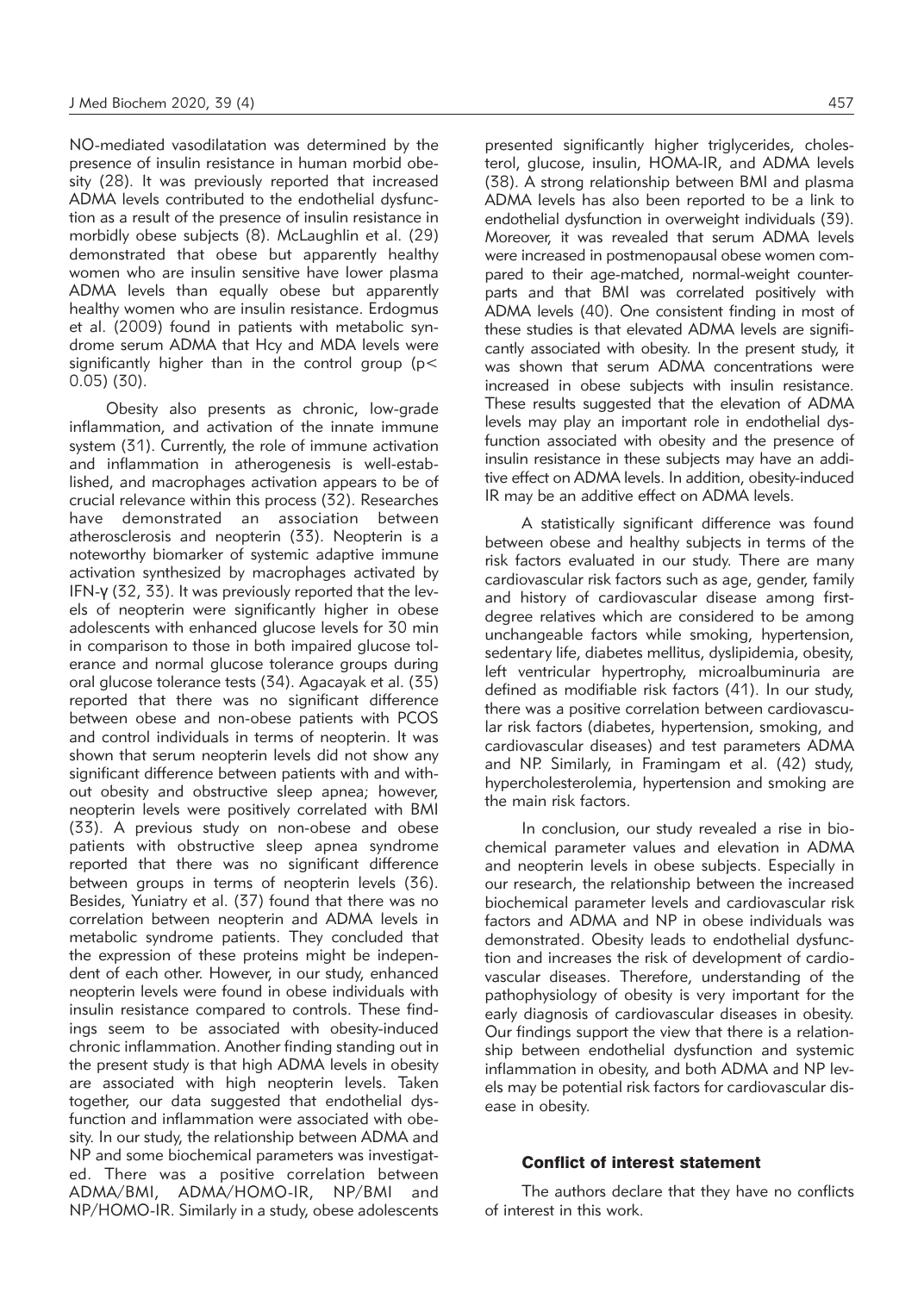#### **References**

- 1. Koliaki C, Liatis S, Kokkinos A. Obesity and cardiovascular disease: revisiting an old relationship. Metabolism 2019; 92: 98–107.
- 2. Poobalan A, Aucott L. Obesity Among Young Adults in Developing Countries: A Systematic Overview. Curr Obes Rep 2016; 5(1): 2–13.
- 3. Bhurosy T, Jeewon R. Overweight and obesity epidemic in developing countries: a problem with diet, physical activity, or socioeconomic status? Scientific World Journal 2014; 2014: 964236.
- 4. Longo M, Zatterale F, Naderi J, Parrillo L, Formisano P, Raciti GA, Beguinot F, Miele C. Adipose Tissue Dysfunction as Determinant of Obesity-Associated Metabolic Complications. Int J Mol Sci 2019;20(9). pii: E2358. doi: 10.3390/ijms20092358.
- 5. Jackson VM, Breen DM, Fortin JP, Liou A, Kuzmiski JB, Loomis AK, Rives ML, Shah B, Carpino PA. Latest approaches for the treatment of obesity. Expert Opin Drug Discov 2015; 10(8): 825–39.
- 6. El Assar M, Angulo J, Santos-Ruiz M, Ruiz de Adana JC, Pindado ML, Sánchez-Ferrer A, Hernández A, Rodríguez-Mañas L. Asymmetric dimethylarginine (ADMA) elevation and arginase up-regulation contribute to endothelial dysfunction related to insulin resistance in rats and morbidly obese humans. J Physiol 2016; 594(11): 3045–60.
- 7. Barthelmes J, Nägele MP, Ludovici V, Ruschitzka F, Sudano I, Flammer AJ. Endothelial dysfunction in cardiovascular disease and Flammer syndrome–similarities and differences. EPMA J 2017; 8(2): 99–109.
- 8. El Assar M, Angulo J, Santos-Ruiz M, Ruiz de Adana JC, Pindado ML, Sánchez-Ferrer A, Hernández A, Rodríguez-Mañas L. Asymmetric dimethylarginine (ADMA) elevation and arginase up-regulation contribute to endothelial dysfunction related to insulin resistance in rats and morbidly obese humans. J Physiol 2016; 594(11): 3045–60.
- 9. Mathieu P, Poirier P, Pibarot P, Lemieux I, Després JP. Visceral obesity: the link among inflammation, hypertension, and cardiovascular disease. Hypertension 2009; 53(4): 577–84.
- 10. Avcı E, Coskun Cevher S, Cakır E, Yaman H, Bilgi C. Determination of oxidative stress and cellular immunity in patients with diabetic nephropathy and non-diabetic nephropathy being administered hemodialysis treatment due to chronic renal failure. Renal Failure 2014; 36 (5): 776–3.
- 11. Anderssohn M, Schwedhelm E, Lüneburg N, Vasan RS, Böger RH. Asymmetric dimethylarginine as a mediator of vascular dysfunction and a marker of cardiovascular disease and mortality: an intriguing interaction with diabetes mellitus. Diab Vasc Dis Res 2010; 7(2): 105–18.
- 12. Nageswara Rao GS, Gurumurthy PES, Cherian KM. The clinical and biochemical parameters in relation to the serum neopterin levels in Indian children and adolescents. J Clin Diagn Res 2013; 7(4): 618–21.
- 13. Mangge H, Almer G, Truschnig-Wilders M, Schmidt A, Gasser R, Fuchs D. Inflammation, adiponectin, obesity

and cardiovascular risk. Curr Med Chem 2010; 17(36): 4511–20.

- 14. Grammer TB, Fuchs D, Boehm BO, Winkelmann BR, Maerz W. Neopterin as a Predictor of Total and Cardiovascular Mortality in Individuals Undergoing Angiography in the Ludwigshafen Risk and Cardiovascular Health Study. Clin Chem 2009; 55(6): 1135–46.
- 15. Spencer ME, Jain A, Matteini A, Beamer BA, Wang NY, Leng SX, Punjabi NM, Walston JD, Fedarko NS. Serum levels of the immune activation marker neopterin change with age and gender and are modified by race, BMI, and percentage of body fat. J Gerontol A Biol Sci Med Sci 2010; 65(8): 858–65.
- 16. Avcı E, Coşkun Ş, Çakır E, Kurt Y, Akgül EÖ, Bilgi C. Relations between concentrations of asymmetric dimethylarginine and neopterin as potential risk factors for cardiovascular diseases in haemodialysis-treated patients. Ren Fail 2008; 30(8): 784–90.
- 17. Matsubara M, Maruoka S, Katayose S. Inverse relationship between plasma adiponectin and leptin concentrations in normal-weight and obese women. Eur J Endocrinol 2002; 147(2):173–80.
- 18. Baskın Y, Yiğitbaşı T, Afacan G, Bağbozan Ş. İnsülin direnci olan erişkin kilolu ve obezlerde lipoprotein (a) ile lipid parametreleri. Türk Klinik Biyokimya Derg 2008; 6(2): 65–71.
- 19. Şentürk BA, Üstüner F, Aksu S, Sülek Z. Plasminojen Aktivatör Ünhibitör Tip I, İnsülin Direnci ve Android Obe zite. Türk Klinik Biyokimya Derg 2005; 3(3):109–15.
- 20. Shuldiner AR, Yang R, Gong DW. Resistin, obesity and insulin resistance the emerging role of the adipocyte as an endocrine organ. N Engl J Med 2001; 345(18): 1345–6.
- 21. Liu X, Hou L, Xu D, Chen A, Yang L, Zhuang Y, Xu Y, Fassett JT, Chen Y. Effect of asymmetric dimethylarginine (ADMA) on heart failure development. Nitric Oxide 2016; 54: 73–81.
- 22. Dückelmann C, Mittermayer F, Haider DG, Altenberger J, Eichinger J, Wolzt M. Asymmetric dimethylarginine enhances cardiovascular risk prediction in patients with chronic heart failure. Arterioscler Thromb Vasc Biol 2007; 27(9): 2037–42.
- 23. Krzyzanowska K, Mittermayer F, Kopp HP, Wolzt M, Schernthaner G. Weight loss reduces circulating asymmetrical dimethylarginine concentrations in morbidly obese women. J Clin Endocrinol Metab 2004; 89(12): 6277–81.
- 24. Marliss EB, Chevalier S, Gougeon R, Morais JA, Lamarche M, Adegoke OA, Wu G. Elevations of plasma methylarginines in obesity and ageing are related to insulin sensitivity and rates of protein turnover. Diabetologia 2006; 49(2): 351–9.
- 25. Nakhjavani M, Karimi-Jafari H, Esteghamati A, Khalil zadeh O, Asgarani F, Ghadiri-Anari A. ADMA is a correlate of insulin resistance in early-stage diabetes independent of hs-CRP and body adiposity. Ann Endocrinol (Paris) 2010; 71(4): 303–8.